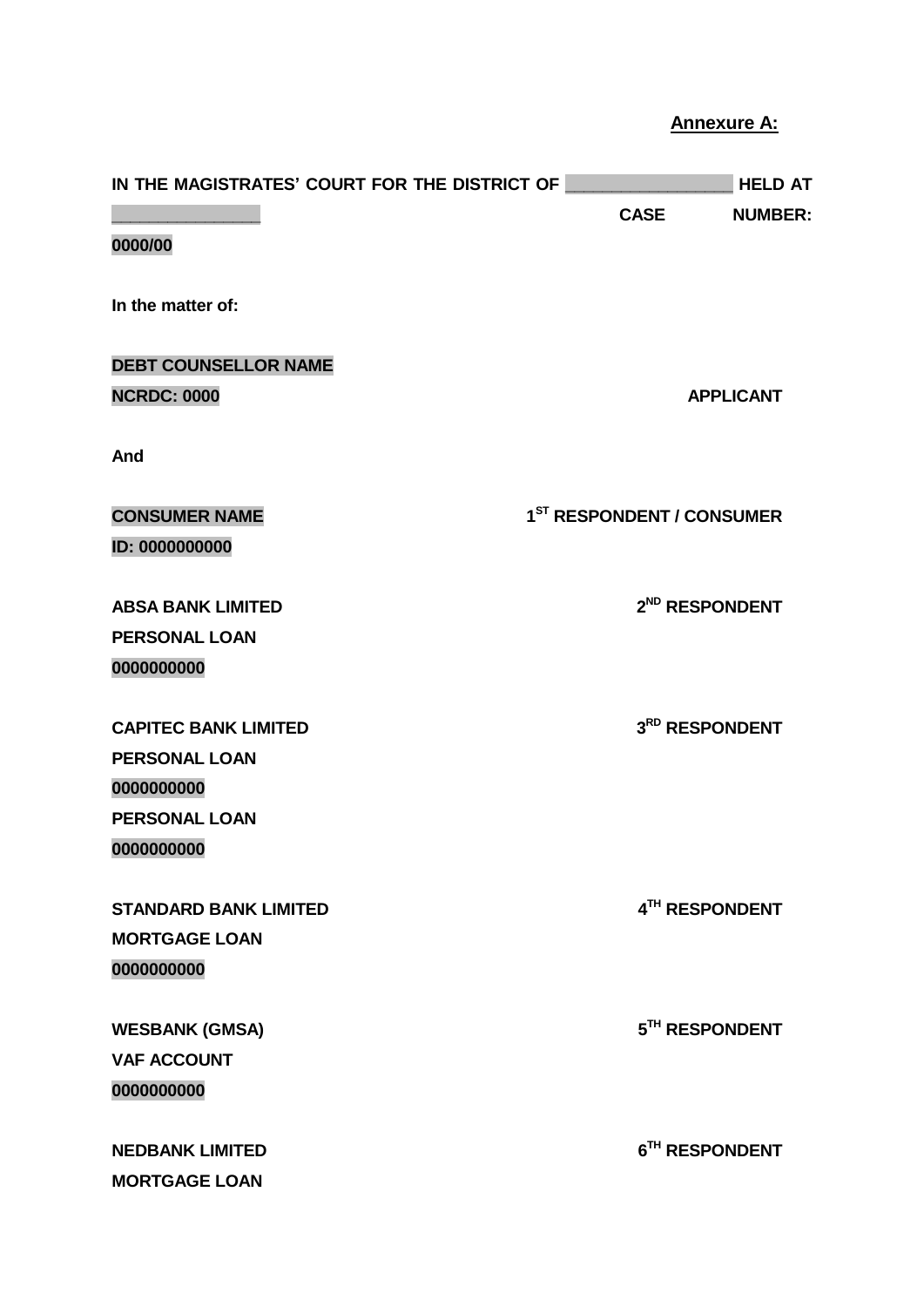**0000000000 PERSONAL LOAN 0000000000**

## **EDCON (EDGARS) 7 0000000000**

**TH RESPONDENT**

## **COURT ORDER NATIONAL CREDIT ACT 34 OF 2005**

It is hereby ordered that:

- 1. The above Honourable Court accepts the findings of the Applicant wherein he or she found that the 1<sup>ST</sup> Respondent is over-indebted in terms of Section 79(1) (a) and (b) of the National Credit Act 34 of 2005 ("the NCA").
- 2. In terms of section 87(1)(b)(ii), the Consumer(s) obligations as listed in **Annexure …** read together with the various final acceptance letters from the respective credit providers as listed in **Annexure …**, shall be re-arranged in terms of section 86(7)(c)(ii) (aa) of the NCA, by extending the period of the agreement and reducing the amount of each payment due accordingly, as simulated in the attached Annexures. It is ordered that the first of these instalments be paid on or before the **EXALC** and thereafter on or before the \_\_\_\_\_\_ of each and every following month.
- 3. Contractual interest rates to all agreements under this court order subsists, except insofar as the Applicant and the Respondent(s) have entered into a re-arrangement agreement wherein the interest rate has been amended, and such re-arrangement agreement is annexed hereto.
- 4. The repayment proposal, where applicable will cascade/escalate as per the attached repayment plan marked **Annexure …**.